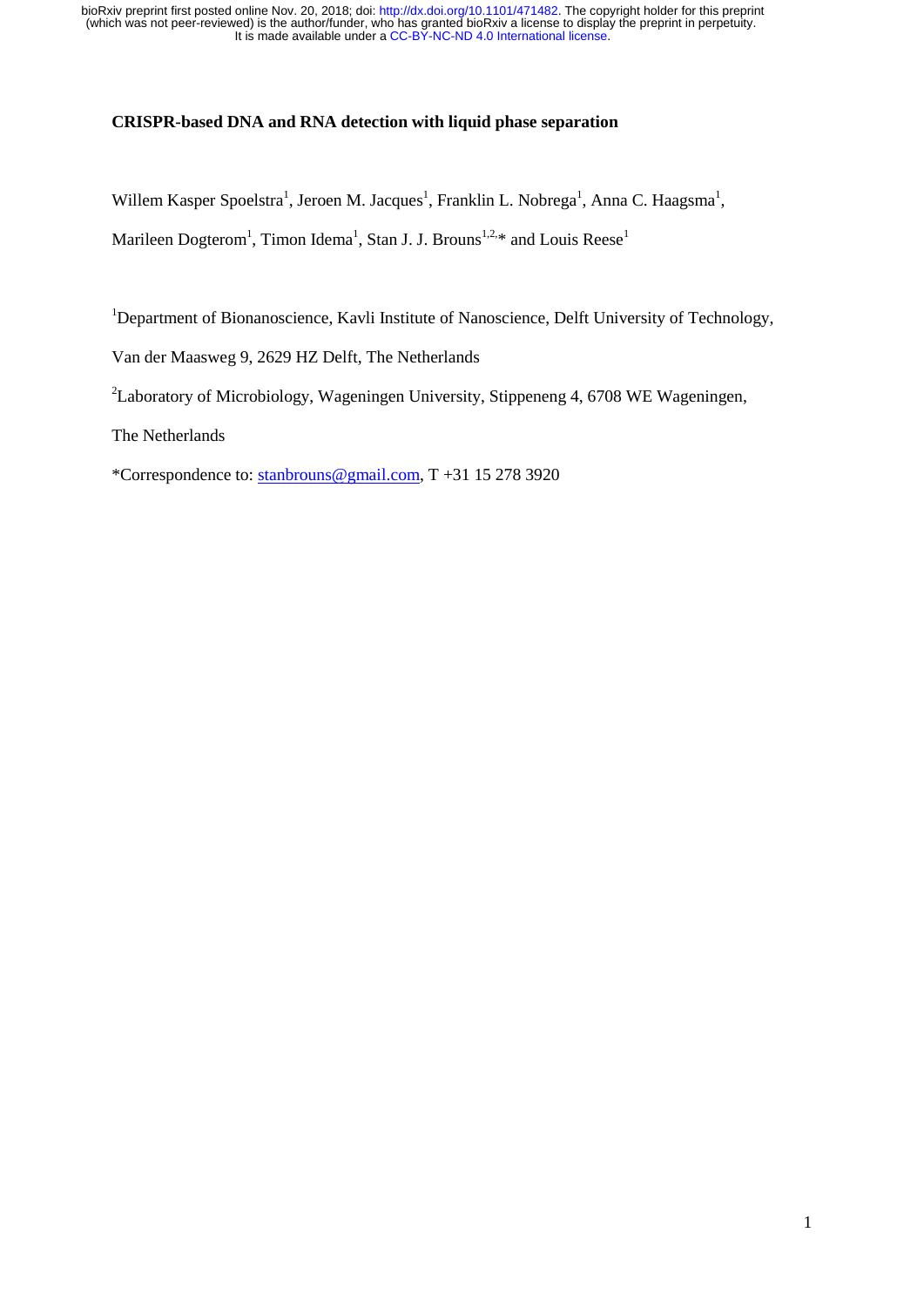## **Abstract**

The RNA-guided CRISPR endonucleases Cas12a and Cas13a allow detection of specific DNA or RNA sequences in molecular diagnostics applications. Here, we present a novel approach that facilitates sequence detection even with the unaided eye, through solution turbidity arising from liquid-liquid phase separation of nucleic acids and positively charged polyelectrolytes. The simplicity of combining CRISPR-nuclease activity with macroscopic phase separation allows for easy and lowcost detection of specific nucleic acids in a wide range of applications.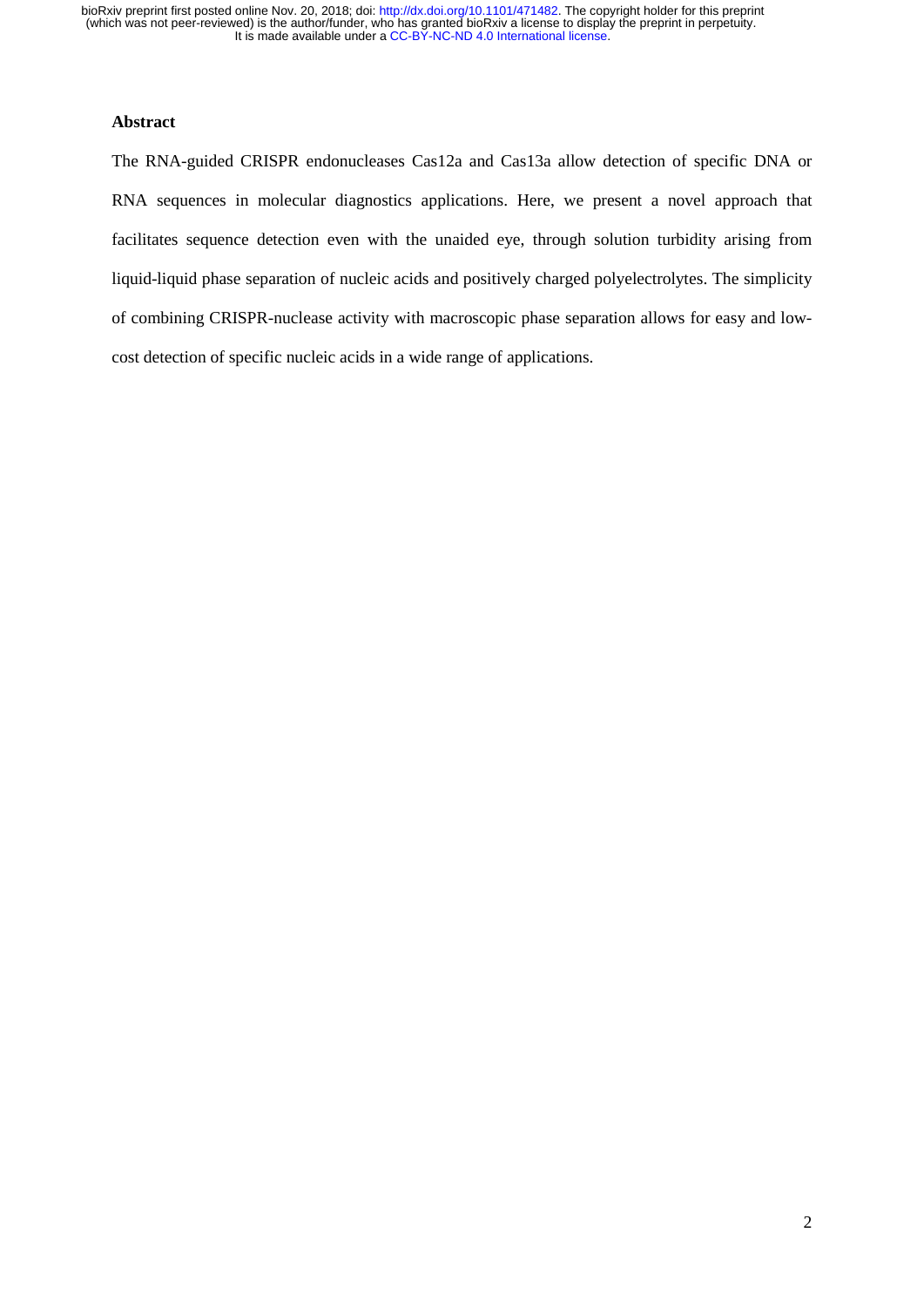CRISPR-Cas technology has revolutionized molecular biology by making genome editing<sup>1</sup> and nucleic acid sequence detection<sup>2–6</sup> efficient and accessible. CRISPR-based detection methods rely on CRISPR RNA-guided nucleases such as  $Cas<sup>7</sup>$  (type V) and  $Cas<sup>8</sup>$  (type VI). These proteins display non-specific cleavage activity of ssDNA (Cas12a)<sup>5</sup> or RNA (Cas13a)<sup>2,9,10</sup> upon recognition of their target sequences. The mechanisms employed by these enzymes rely on the formation of a complex with CRISPR guide RNA (crRNA), which then targets DNA or RNA sequences complementary to the crRNA. Importantly, the enzymes display non-specific (collateral) cleavage activity as long as a target is bound to the crRNA-protein complex (**Fig. 1a,b**). This activity is the mechanism that facilitates nucleotide detection assays<sup>2-5</sup>. Previously, Cas12a and Cas13a have been employed to discriminate between two variants of the human papillomavirus<sup>5</sup> and between Dengue and ZIKA viruses<sup>3</sup>, respectively. In these studies, the detection of Cas12a and Cas13a activity relied on quenched fluorophores linked by DNA or RNA molecules. The proteins' endonuclease activity causes a fluorescent signal by cleaving the DNA or RNA linkage between a fluorophore-quencher pair.

To overcome the requirement of fluorescence-based detection, we have developed a novel detection method based on liquid-liquid phase separation  $(LLPS)^{11-13}$ . We exploit the fact that solutions of long nucleic acid polymers and positively charged polyelectrolytes can undergo phase separation into a polymer-rich and a polymer-depleted phase. This process is also known as complex coacervation<sup>14,15</sup>. LLPS increases solution turbidity, such that it is visible to the naked eye<sup>16</sup>. By using this effect in combination with the activity of CRISPR-Cas nucleases, we can robustly couple the detection of DNA and RNA sequences to solution turbidity. However, it is first necessary to understand the conditions under which solutions phase separate.

An important feature of LLPS in polymer solutions is that phase separation depends on the polymer length<sup>17,18</sup>. To investigate the effect of polymer length on the phase separation behaviour, we developed a thermodynamic model for solutions of oppositely charged polymer (see Methods)<sup>15,19,20</sup>. The model predicts that in general, one can find conditions where a solution with long polymers phase-separates, whereas a solution with short polymers does not phase-separate, but will stay uniformly mixed. This prediction is illustrated by the phase diagram of polymer solutions as a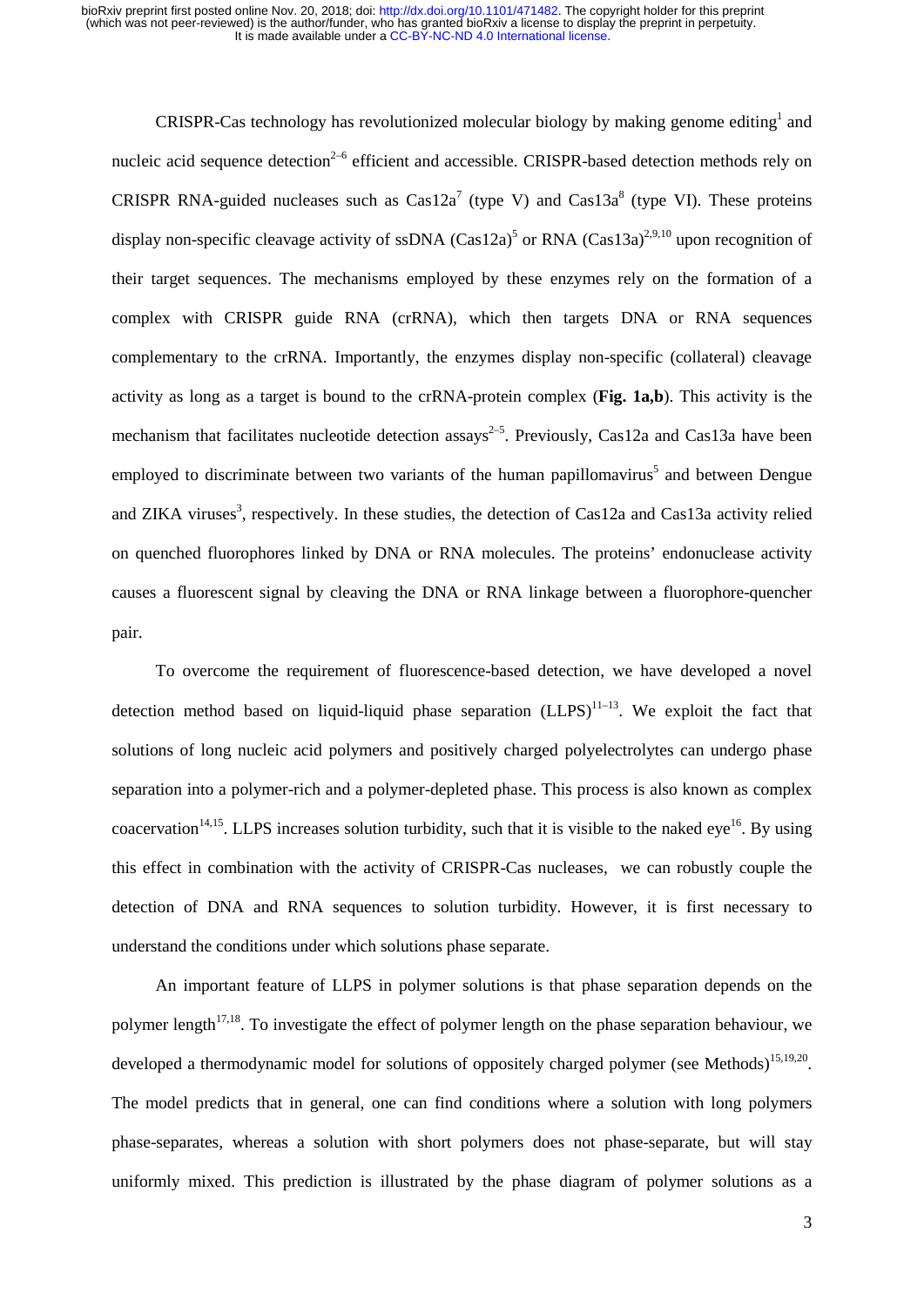function of polymer volume fraction and polymer length (**Fig. 1c**). To experimentally validate the model prediction that phase separation only occurs beyond a critical polymer length, we studied mixtures of various polymer lengths using single stranded poly(dT) DNA and a positively charged peptide, poly-L-lysine (pLL, 15-30 kDa, Sigma). We found that phase separation robustly occurred for poly(dT) longer than 40 nucleotides and that phase separation was absent for shorter poly(dT). Notably, the change in turbidity of the mixtures can easily be distinguished by eye (**Fig. 1d**).

Having established that phase separation of poly(dT) oligonucleotides depends on polymer length, we tested the feasibility of a phase separation-based method for CRISPR-based nucleic acid detection. We mixed crRNA-guided Cas12a, with and without complementary target, and a 60-mer of poly(dT) (T60). When pLL was immediately added both solutions turned turbid, indicating the presence of sufficient long poly(dT) for visible phase separation (**Fig. 1e**, left column). When pLL was added after an incubation time of 60 minutes, the solution containing no target became turbid, while the solution containing the target remained transparent (**Fig. 1e**, right column).

To also establish a LLPS-based method for RNA detection, we identified poly(U)-RNA as a suitable RNA polymer that phase separates in the presence of the tetravalent polycation spermine<sup>16</sup>. We incubated Cas13a, the RNA target, and poly(U), with and without crRNA. After 60 minutes, spermine was added to the solutions resulting in a phase separated turbid sample in the absence of crRNA, and a clear solution in the presence of crRNA (**Fig. 1f**), indicating the successful activation of protein and prevention of LLPS. The result shows that LLPS-based RNA detection is compatible with Cas13a collateral nuclease activity.

For both DNA and RNA detection, **Fig. 2** provides a schematic overview of the necessary steps. First, crRNA-guided Cas12a or Cas13a is incubated with the target sample and collateral nucleic acid polymers  $poly(dT)$  or  $poly(U)$  respectively. If the sample contains a target that matches the crRNA, the protein-crRNA complexes are activated and degrade the collateral polymers. In the absence of target-recognition, the proteins remain inactive and the polymers remain unaffected. After incubation, the solution is complemented with polycations and either remains clear (indicating target recognition), or becomes turbid (indicating no target recognition).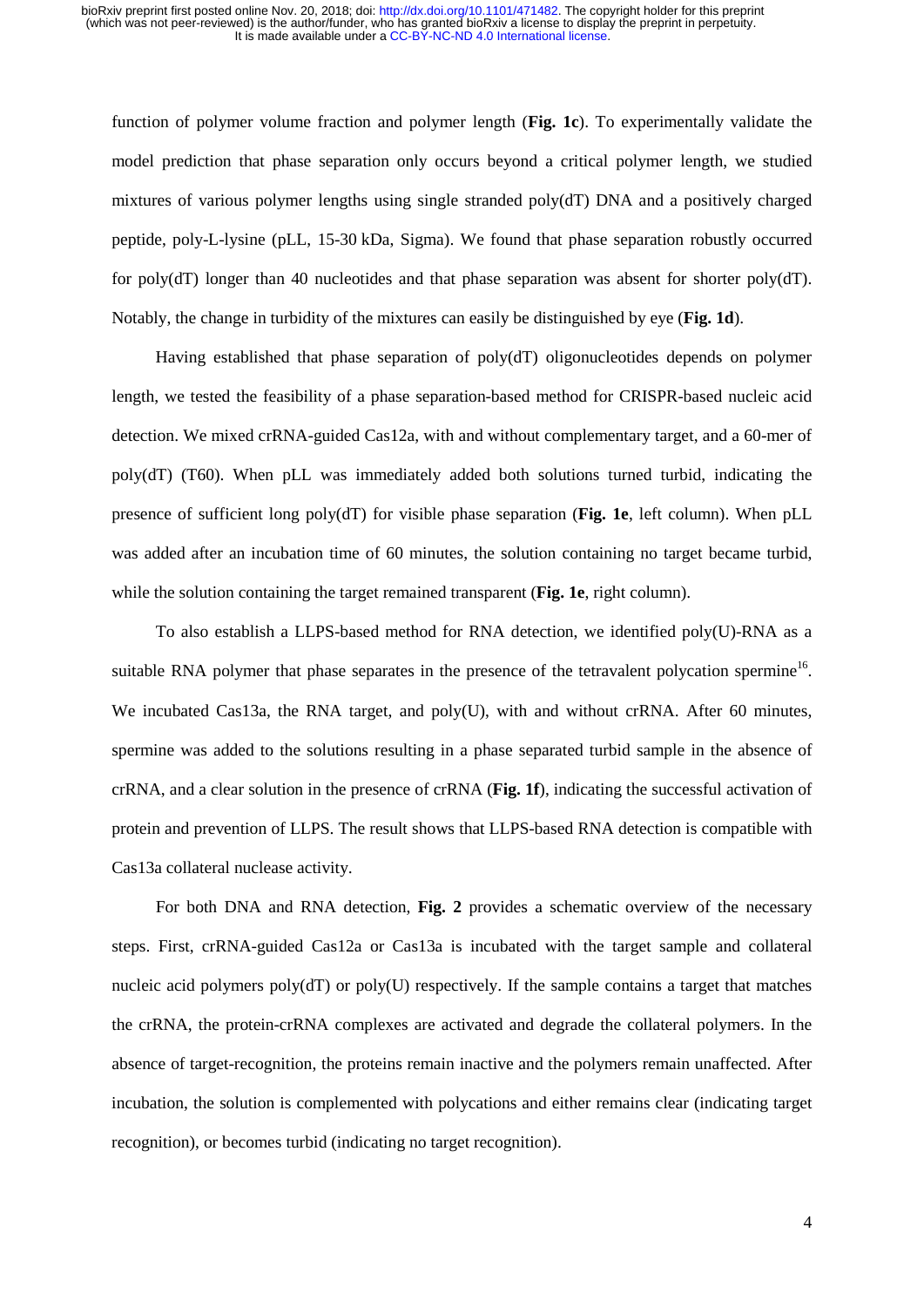Taken together, we have shown proof-of-concept that combining the activity of programmable CRISPR-Cas nucleases Cas12a and Cas13a with LLPS allows to robustly couple the detection of DNA and RNA sequences to solution turbidity. In addition, we demonstrated how polymer length affects LLPS, and thereby contribute to a better understanding of the mechanisms that lead to phase separation in the cell biological context of membrane-less organelles<sup>13</sup>. We anticipate the presented LLPS-based nucleotide-detection assays will be useful in various high-throughput or low-cost pointof-care diagnostic applications, especially where the availability and operability of high-end laboratory equipment is limited.

### **References**

- 1. Wright, A.V., Nuñez, J.K. & Doudna, J.A. Cell 164, 29–44 (2016).
- 2. East-Seletsky, A. et al. Nature 538, 270–273 (2016).
- 3. Gootenberg, J.S. et al. Science. 356, 438–442 (2017).
- 4. Gootenberg, J.S. et al. Science. 360, 439–444 (2018).
- 5. Chen, J.S. et al. Science. 360, 436–439 (2018).
- 6. Li, L., Li, S. & Wang, J. bioRxiv (2018).
- 7. Zetsche, B. et al. Cell 163, 759–771 (2015).
- 8. Shmakov, S. et al. Mol. Cell 60, 385–397 (2015).
- 9. Abudayyeh, O.O. et al. Science. 353, aaf5573 (2016).
- 10. Liu, L. et al. Cell 170, 714–726.e10 (2017).
- 11. Hyman, A.A., Weber, C.A. & Jülicher, F. Annu. Rev. Cell Dev. Biol. 30, 39–58 (2014).
- 12. Brangwynne, C.P., Tompa, P. & Pappu, R.V. Nat. Phys. 11, 899–904 (2015).
- 13. Banani, S.F., Lee, H.O., Hyman, A.A. & Rosen, M.K. Nat. Rev. Mol. Cell Biol. 18, 285–298 (2017).
- 14. Bungenberg de Jong, H.G. & Kruyt, H.R. Proc. R. Acad. Amsterdam 32, 849–856 (1929).
- 15. Overbeek, J.T.G. & Voorn, M.J.J. Cell. Comp. Physiol. 49, 7–26 (1957).
- 16. Aumiller, W.M., Pir Cakmak, F., Davis, B.W. & Keating, C.D. Langmuir 32, 10042–10053 (2016).
- 17. Spruijt, E., Westphal, A.H., Borst, J.W., Cohen Stuart, M.A. & van der Gucht, J. Macromolecules 43, 6476–6484 (2010).
- 18. Jain, A. & Vale, R.D. Nature 546, 243–247 (2017).
- 19. Flory, P.J.J. Chem. Phys. 10, 51–61 (1942).
- 20. Huggins, M.L.J. Phys. Chem. 46, 151–158 (1942).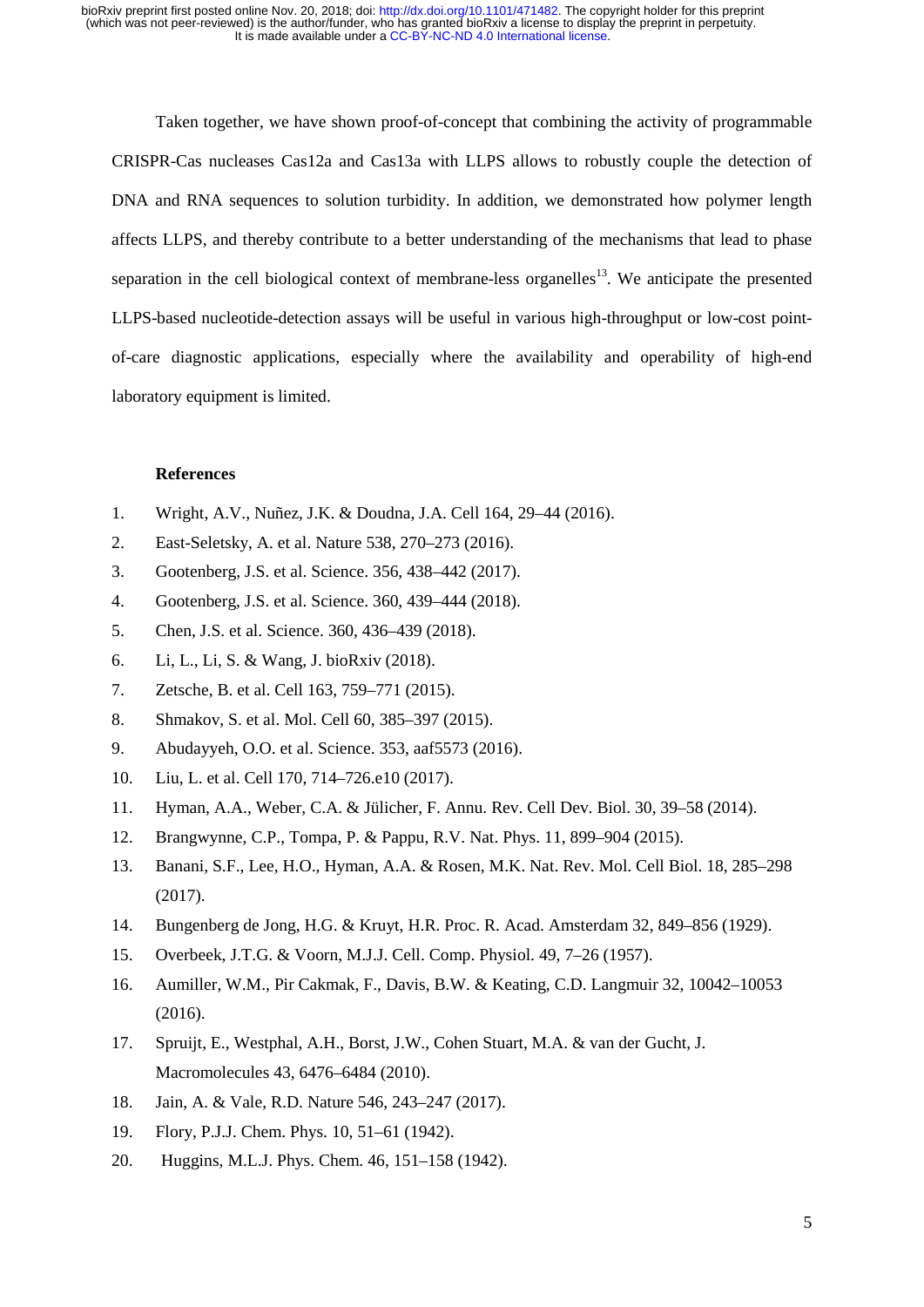**Acknowledgements.** We thank members of the iGEM team 2017 from Delft University of Technology for their contributions: Aafke van Aalst, Kimberley Barentsen, Kelly Hamers, Floor de Jong, Fiona Murphy, Guillermo Serena Ruiz, Gabriella Tany, Isabell Trinh, Jasper Veerman, Amária Vledder and Hielke Walinga, and team supervisors Aljoscha Wahl, Cristóbal Almendros Romero, Anthony Birnie, Hirad Daneshpour, David Foschepoth, Patrick de Jonge, Sebastian Kieper, Benjamin Lehner, Rebecca McKenzie, Jochem Vink and Esengül Yildirim. The plasmids encoding Cas12a and Cas13a were a kind gift from the Feng Zhang lab (Broad Institute). This work was supported by The Netherlands Organization for Scientific Research (NWO/OCW), as part of the Frontiers of Nanoscience program, and the Fonds Ernest Solvay managed by the Koning Boudewijnstichting, Franklin L. Nobrega was supported by a NWO Veni grant 016.Veni.181.092, Stan J.J. Brouns was supported by the European Research Council (ERC Starting Grant 639707) and a TU Delft start-up grant, and L. Reese was supported by FOM programme nr. 110 (NWO). The Delft University of Technology has filed a patent application pertaining to this manuscript, on which L.R., W.K.S, and S.J.J.B. are co-inventors.

**Author contributions.** L.R., W.K.S., and S.J.J.B. conceived the study; W.K.S., J.M.J., L.R., F.L.N, and A.C.H carried out the experiments; W.K.S., and T.I, developed the theoretical model with input from L.R.; W.K.S., F.L.N., M.D., T.I., S.J.J.B., and L.R. analysed and discussed the data; W.K.S, and L.R. wrote the paper with input from all authors.

# **Supporting Material**

- Additional text
- 4 Figures S1-S4
- 1 Table S1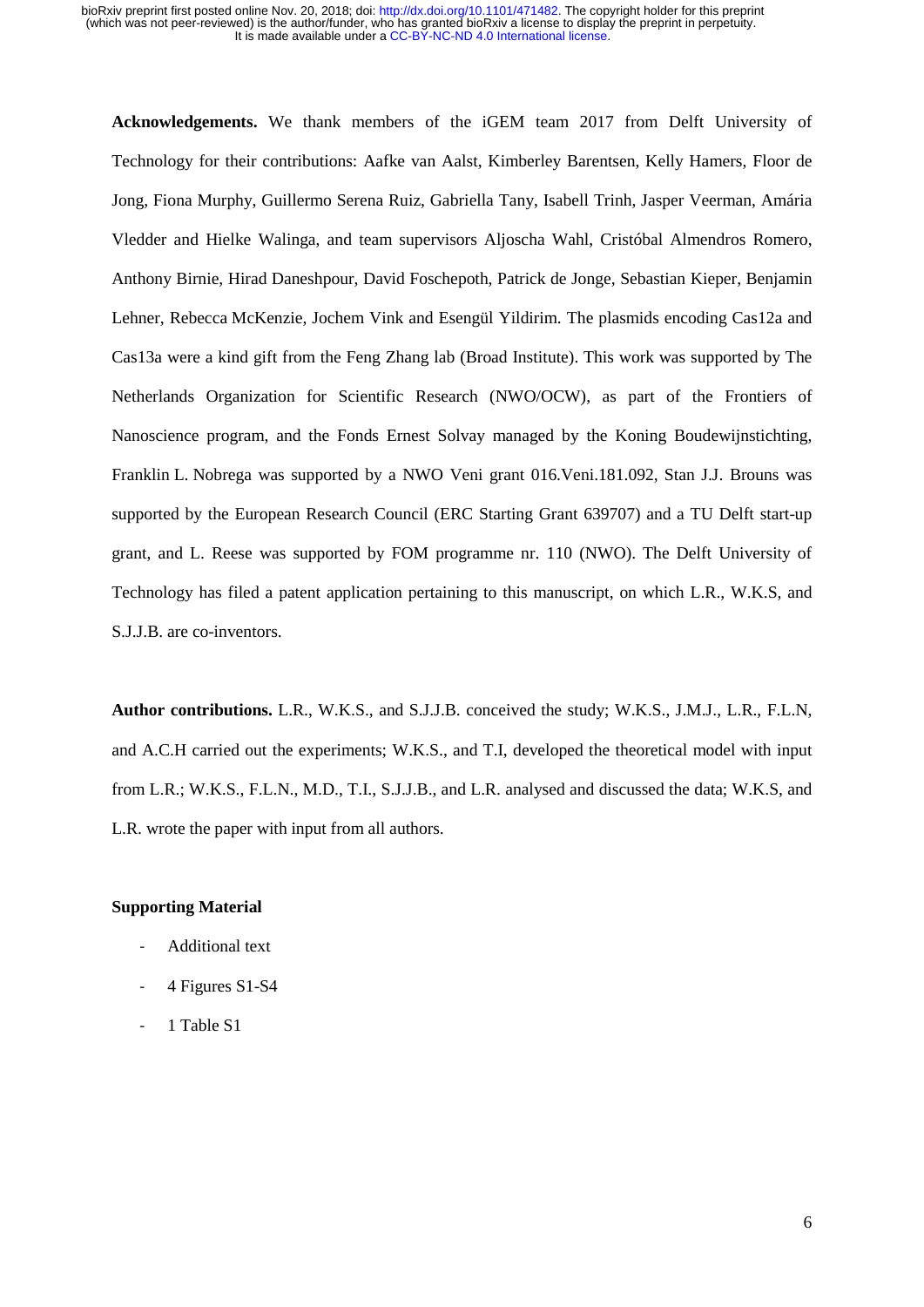

**Figure 1: Applying liquid-liquid phase separation to detect DNA or RNA sequences with Cas12a and Cas13a.** 

**(a)** RNA guided Cas12a targets DNA and when activated by a crRNA complementary sequence cleaves poly(dT) as collateral polymer. LLPS of poly(dT) can be induced with poly-L-lysine.

**(b)** RNA guided Cas13a targets RNA and upon activation by a crRNA complementary sequence, degrades poly(U)<sup>9</sup>. LLPS of poly(U) can be induced with spermine.

**(c)** Phase diagram for symmetric polymer solutions based on Flory-Huggins<sup>19,20</sup> theory and the Voorn-Overbeek<sup>15</sup> model (see Methods). Phase separation requires polymers longer than a minimum length for a given polymer volume fraction. The mixing state of the polymer solution is metastable in region B (light grey, above binodal curve), whereas the solution spontaneously phase separates in region S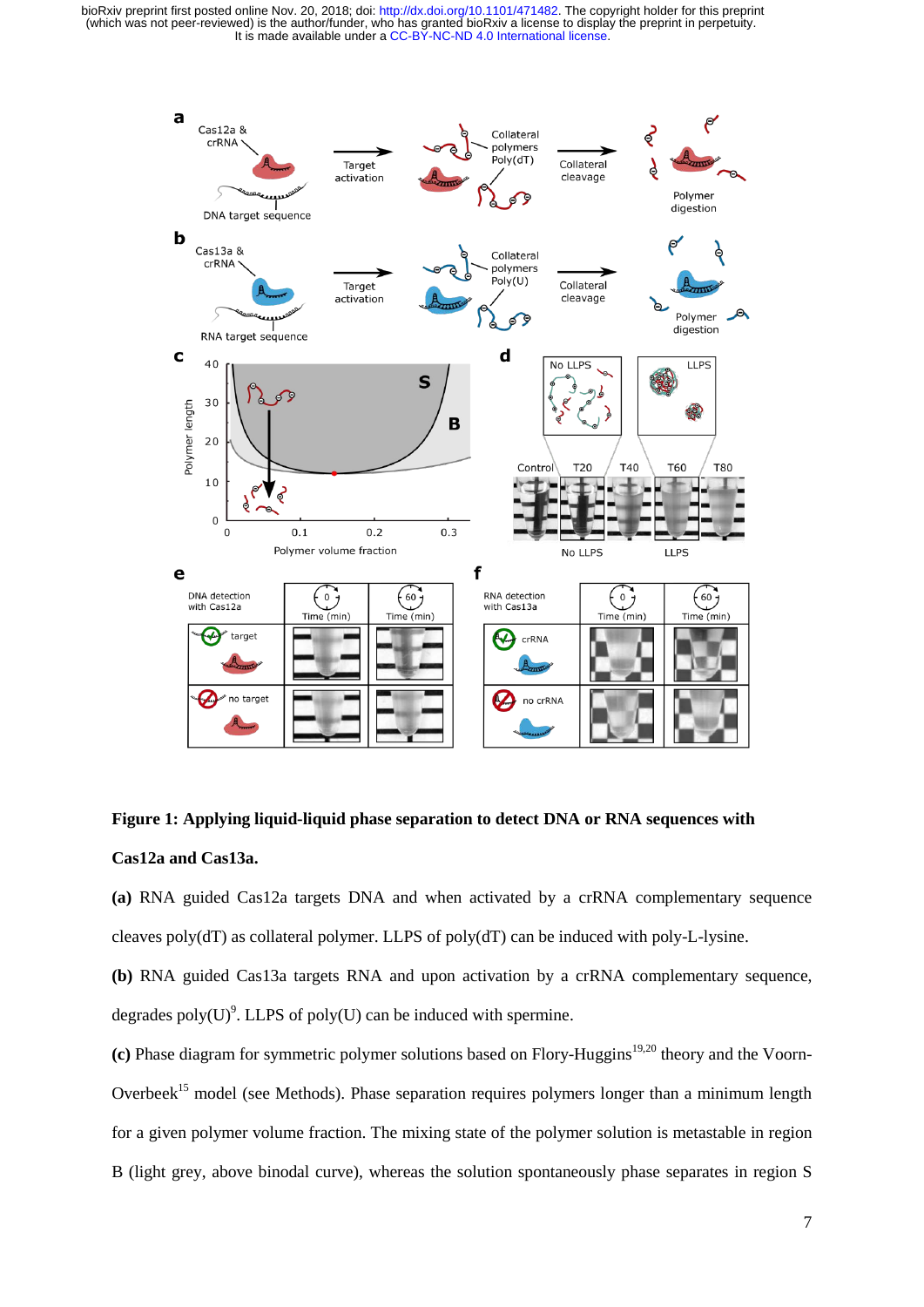(dark grey, above spinodal curve). The red dot indicates the critical point. If polymers are shorter than the critical length, phase separation does not occur, independent of polymer volume fraction. Cleavage of polymers into pieces can prevent phase separation (black arrow).

**(d)** LLPS of poly(dT) and pLL depends on poly(dT) length. The pictures show mixtures with different poly(dT) length ranging from T20 to T80. Long poly(dT) ( $>40$  nt) robustly phase separates with 5 mg/mL pLL, whereas short poly(dT) (<40 nt) does not (at equal volume fraction).

**(e)** Cas12a activity can be detected by eye from the absence of turbidity/phase separation. The pictures show the degrees of turbidity in samples with and without target before and after 60 minutes of incubation time.

**(f)** LLPS-induced detection of an RNA sequence: Cas13a was incubated with target, poly(U), and with or without crRNA. The addition of spermine after 60 minutes shows the absence of turbidity indicating Cas13a activity.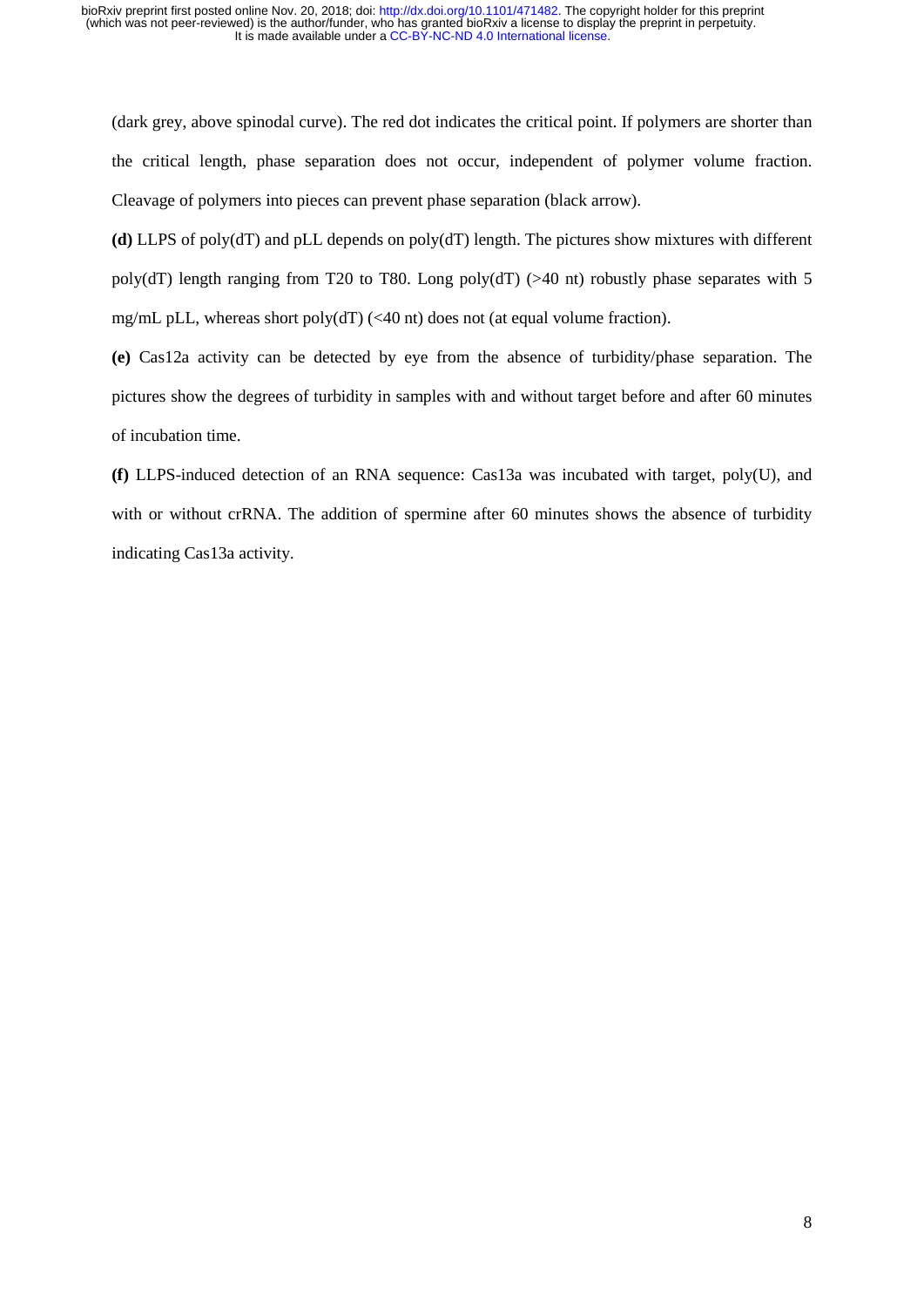

# **Figure 2: Schematic depiction of CRISPR-based sequence detection using LLPS.**

To detect specific DNA or RNA sequences in a given sample, it is mixed with crRNA-guided Cas12a or Cas13a, respectively and collateral polymers. After incubation a polycation is added to the mixture. If the target detection occurs (top), the mixture remains clear because collateral polymers had been degraded and LLPS is prevented. If no target detection occurs (bottom), the mixture becomes turbid due to LLPS of polycation and collateral polymers. In our conditions the target detection limit (Fig. S3, Supporting Material) is comparable to reported values in the absence of amplification steps<sup>4</sup>.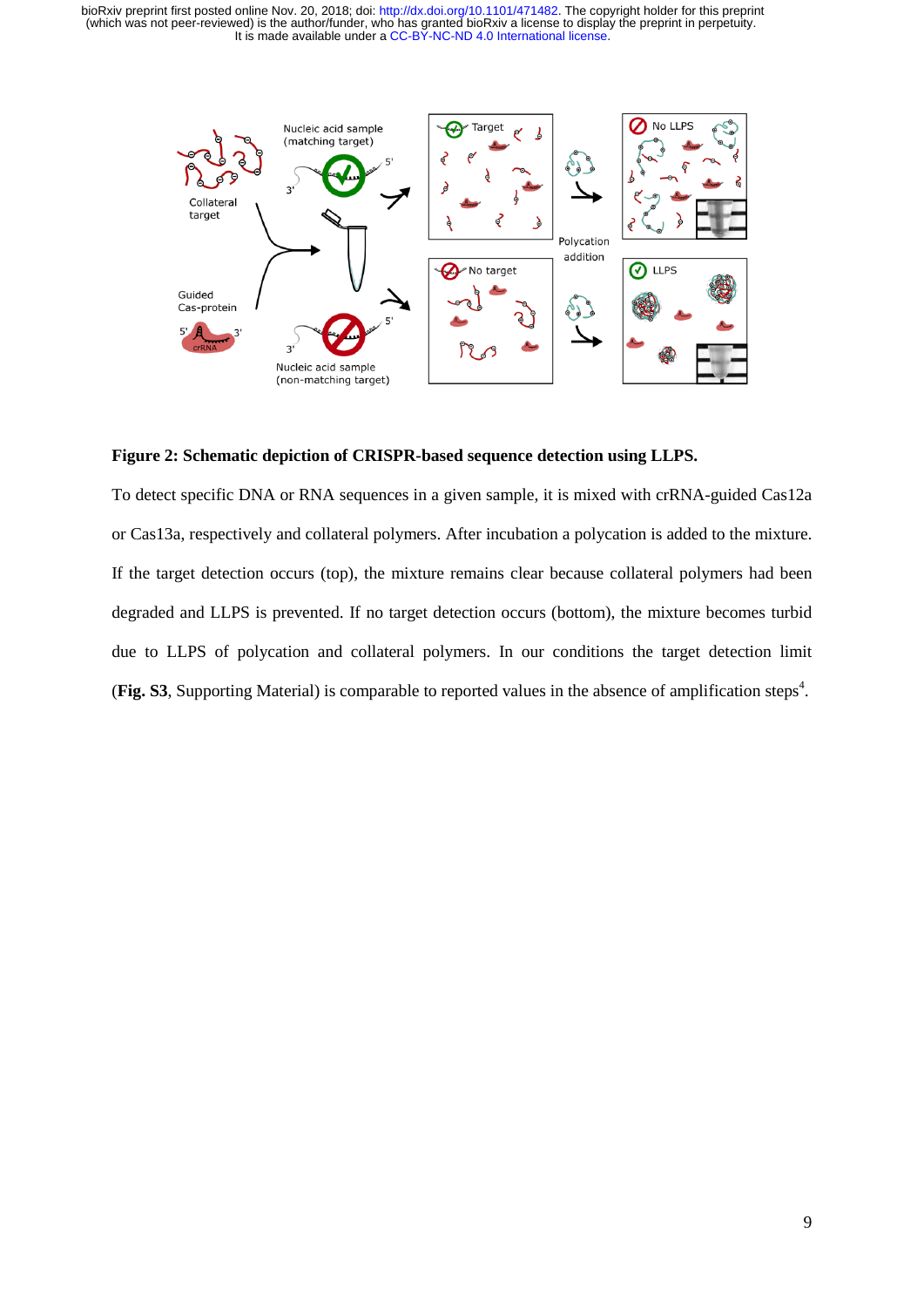#### **Methods**

**Theoretical model.** Liquid-liquid phase separation occurs when the energetic penalty for mixing the two liquids is larger than the entropic gain of that mixing. For polymer solutions, whether or not they will spontaneously demix depends both on the polymer concentration and polymer length $17,18,21$ . In this section, we present a mathematical model for the free energy of the solution, from which we can calculate the phase diagram of the solution, and find under which conditions it will undergo phase separation.

Following the seminal work by Flory and Huggins<sup>19,20</sup> a polymer solution can be described using a lattice model, where each lattice site is occupied by any of the components from the solution $11,12$ . The size of a lattice site is chosen to be equal to the molecular volume of the solvent  $\nu$ . We denote the molecular volume of each component *i* by  $V_i$ , and its valency by  $Z_i$ . By using a mean-field approximation, one obtains an expression for the free energy in which only the volume fractions of polymers in solution are important. Based on the Flory-Huggins model<sup>19,20</sup> and its extension to charged polymers by Voorn and Overbeek<sup>15</sup>, the free energy per unit volume f (in units of  $k_B T$ ) of a polymer solution with *n* components (including the solvent) can be written as<sup>17</sup>

$$
f(\phi) = \sum_{i=1}^{n} \frac{\phi_i}{N_i} \ln(\phi_i) + \sum_{i=1}^{n} \sum_{i < j} \chi_{ij} \phi_i \phi_j - \alpha \left( \sum_{i=1}^{n} \sigma_i \phi_i \right)^{3/2} . \tag{1}
$$

For component *i*,  $\phi_i$  denotes the volume fraction,  $N_i = V_i/v$  denotes the effective chain length,  $\chi_{ij}$  is the Flory-Huggins interaction parameter between components  $i$  and  $j$ ,  $\alpha$  is the electrostatic interaction parameter ( $\alpha \approx 3.655$  for aqueous solutions at room temperature<sup>22</sup>) and  $\sigma_i = Z_i/N_i$  is the charge density. The first term represents the entropy of mixing of the solution, and contains an explicit dependence on the effective chain length of each component. Due to its inversely proportional relation with polymer length, this term rapidly loses significance for long polymers. The second term represents the Flory-Huggins non-ionic interactions, and the third term represents the electrostatic interactions as in the Voorn-Overbeek model. For the qualitative demonstration of how polymer length influences phase separation behaviour, we make the simplifying assumption that the solution is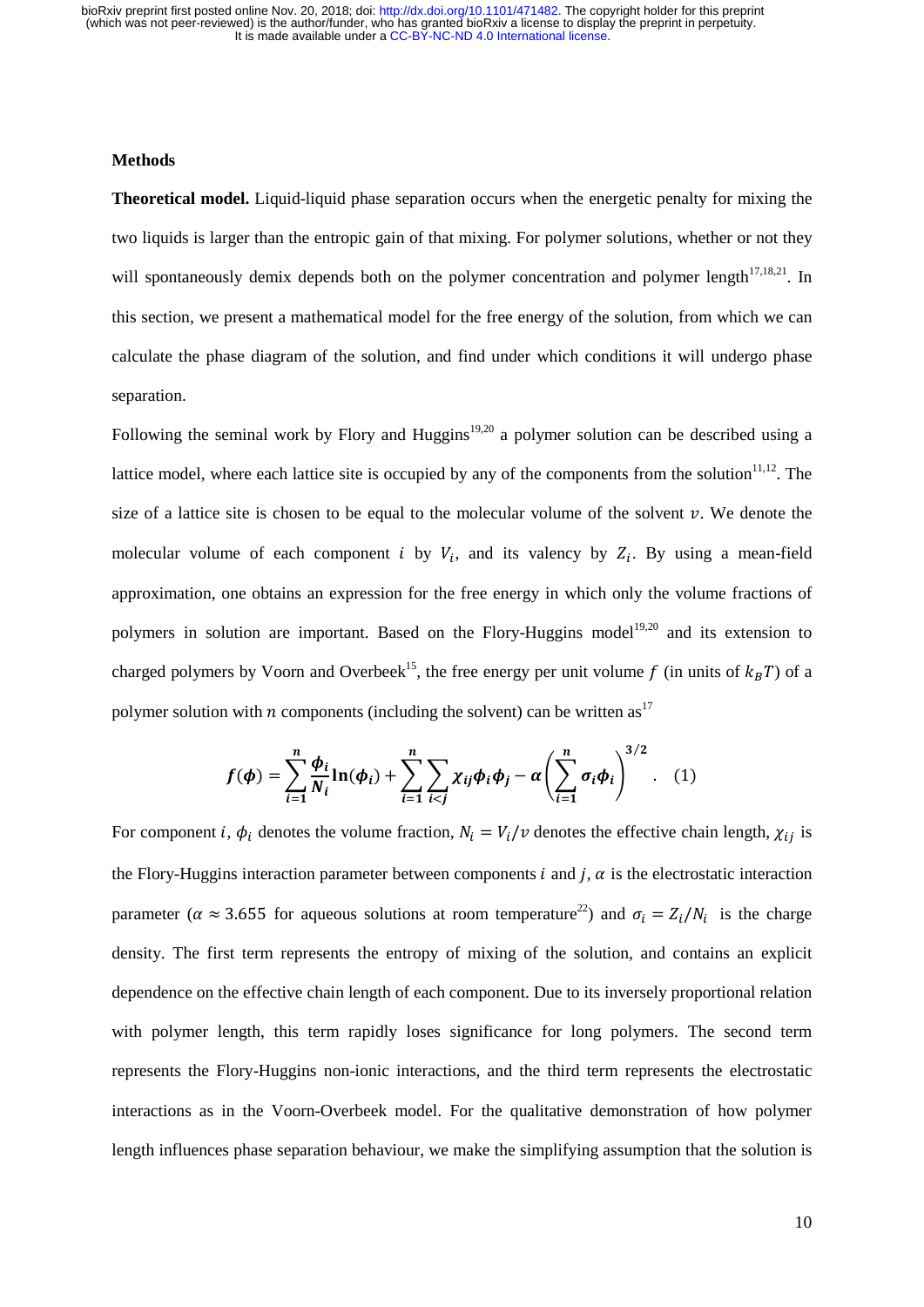symmetric and contains no added salts. The three components of the system are then the solvent molecules (index s) and two oppositely charged polymer species (indexes 1 and 2) of equal polymer length  $N_1 = N_2 = N$ ; by definition  $N_s = 1$ . We further simplify our expressions by assuming that the two polymer species have equal charge density  $\sigma_1 = \sigma_2 = \sigma$ , equal polymer volume fraction  $\phi_1$  =  $\phi_2 = \frac{\phi}{2}$ , and that the only relevant Flory-Huggins interaction is that between the polymers and the solvent, so that  $\chi_{1s} = \chi_{2s} = \chi$  and  $\chi_{12} = 0$ . In this case, the free energy can be written as

$$
f(\phi) = \frac{\phi}{N} \ln \left( \frac{\phi}{2} \right) + (1 - \phi) \ln(1 - \phi) + \chi \phi (1 - \phi) - \alpha (\sigma \phi)^{3/2}.
$$
 (2)

This form of the free energy determines the thermodynamic properties of the polymer solution, where the first two terms represent the entropy of mixing, and the last two terms represent energetic contributions due to polymer-solvent and electrostatic interactions between the polymer species. The system will exhibit a uniform mixed phase if  $f(\phi)$  is a convex function, and phase separate for any concave regions of  $f(\phi)$ . For fixed values of  $\chi$  and  $\alpha$ ,  $f(\phi)$  is convex below a critical value of N, but becomes concave for longer polymers. In **Fig. S4** (Supporting Material), the free energy and the chemical potential  $(\partial f / \partial \phi)$  are shown for effective chain lengths larger than, equal to, and lower than the critical length. We also calculated the phase diagram shown in **Fig. 1c** of the main text from the free energy given in equation (2) above. The critical point  $(\phi_c, N_c)$ , as indicated by the red dot in **Fig. 1c**, can be computed from the condition that both the second and the third derivative of the free energy vanish

$$
\left. \frac{\partial^2 f}{\partial \phi^2} \right|_{\phi_c, N_c} = \left. \frac{\partial^3 f}{\partial \phi^3} \right|_{\phi_c, N_c} = 0 \ . \tag{3}
$$

The critical point indicates the smallest polymer length  $N_c$  for which the solution can exhibit phase separation. The spinodal curve (black line in **Fig. 1c**) is given by the condition that the second derivative of the free energy vanishes

$$
\frac{\partial^2 f}{\partial \phi^2} = 0 \quad (4)
$$

Inside the spinodal curve the solution is unstable and thus always phase separates, yielding stable coexistence of a polymer rich liquid phase and a polymer poor liquid phase. The volume fractions of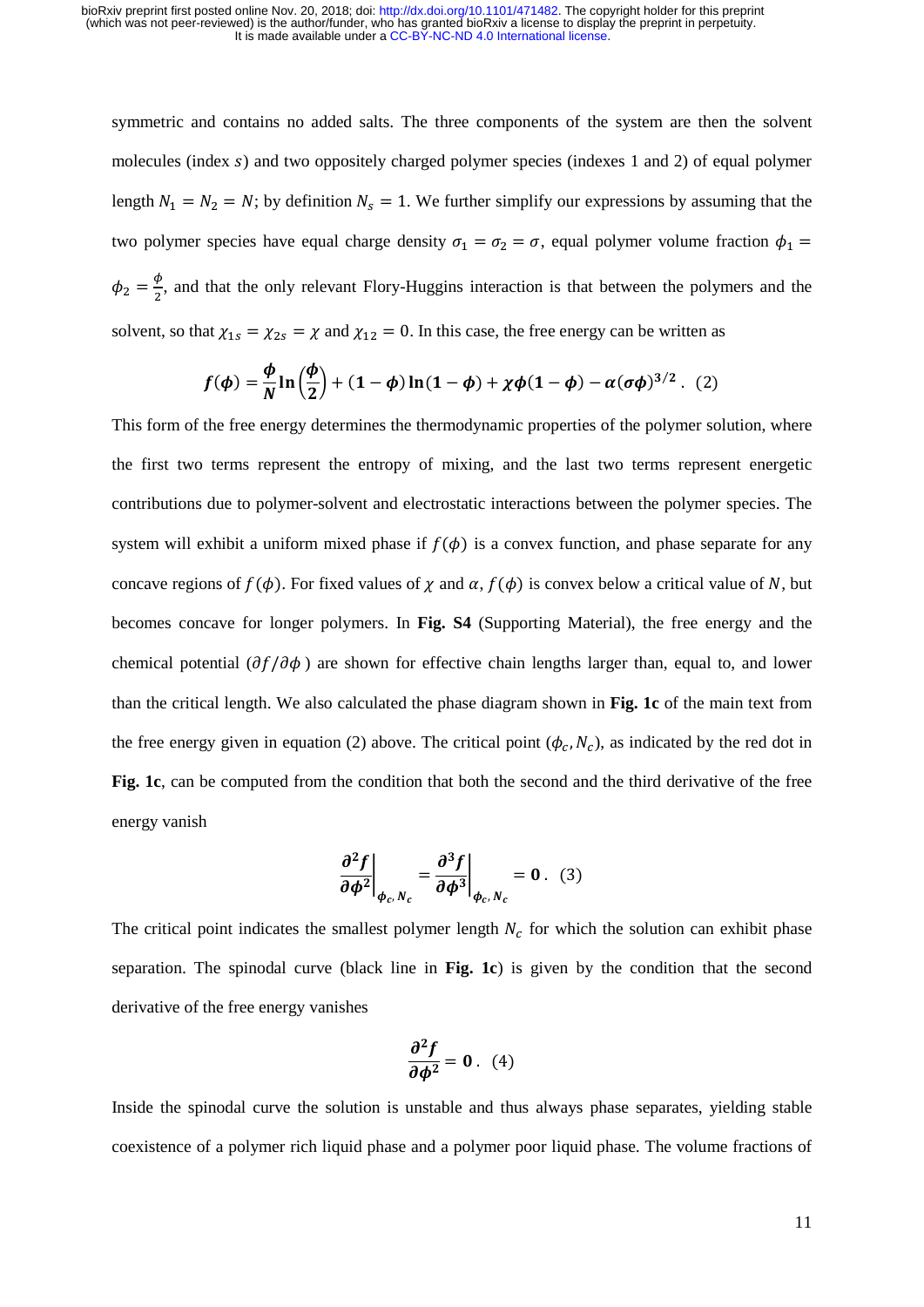the coexisting phases are indicated by the binodal curve (grey line in **Fig. 1c**), which is given by the condition that the chemical potential and osmotic pressure of each component are equal in both phases. To find the binodal, we (numerically) solve the simultaneous equations

$$
f'(\phi_a) = f'(\phi_b), \quad (5)
$$

and

$$
f(\phi_a) - f'(\phi_a)\phi_a = f(\phi_b) - f'(\phi_b)\phi_b, \quad (6)
$$

for  $N \ge N_c$ . Between the binodal and spinodal curves, the coexistence of two liquid phases is metastable and the solution needs to overcome an energy barrier to demix. For the diagram in **Fig. 1c**, we set the parameters to  $\gamma = 0.5$ ,  $\sigma = 0.22$ ,  $\alpha = 3.655$ . In the absence of the electrostatic term, Flory-Huggins theory predicts LLPS to occur above a critical interaction strength<sup>12</sup>  $\chi_c = 2$  for  $N = 1$ . However, for  $N > 1$ ,  $\chi_c$  decreases with increasing N, and the polymer solution stays homogenous for polymer lengths of up to  $N \approx 10^4$  for  $\gamma = 0.5$ . The Voorn-Overbeek term in the free energy thus contributes the necessary interaction strength for phase separation to occur in the parameter regime we have chosen.

Summarizing, the presented model explains why shortening of nucleic acid polymers by the activity of Cas-proteins prevents LLPS. Initially, nucleic acid polymer length exceeds the critical length for phase separation. When degradation through Cas-proteins has occurred and nucleic acid polymer length has fallen below the binodal curve, the system can no longer phase separate. The absence of detectable phase separation indicates the protein activity.

**Poly(dT) cleavage gel.** To assess the collateral activity of Cas12a on T60 ssDNA with gelelectrophoresis (**Fig. S1a**), Cas12 was loaded with crRNA by mixing ~8.6 µM Cas12a, 10 µM crRNA (Table S1) in 1x C12RB buffer and incubating for 15 minutes at 37 °C. Additionally, five tubes were prepared, each containing 1 µM T60 and 200 nM target DNA in 1x C12RB. Loaded Cas12a was added to each of the tubes and left for time intervals 1, 15, 30, 45 and 60 minutes. The reactions were stopped by flash-freezing the reaction tubes in liquid nitrogen, and addition of RNA gel loading dye followed by heating to 70 °C for 10 minutes and quickly cooling on ice for 5 minutes prior to running the samples on a non-denaturing poly acrylamide gel.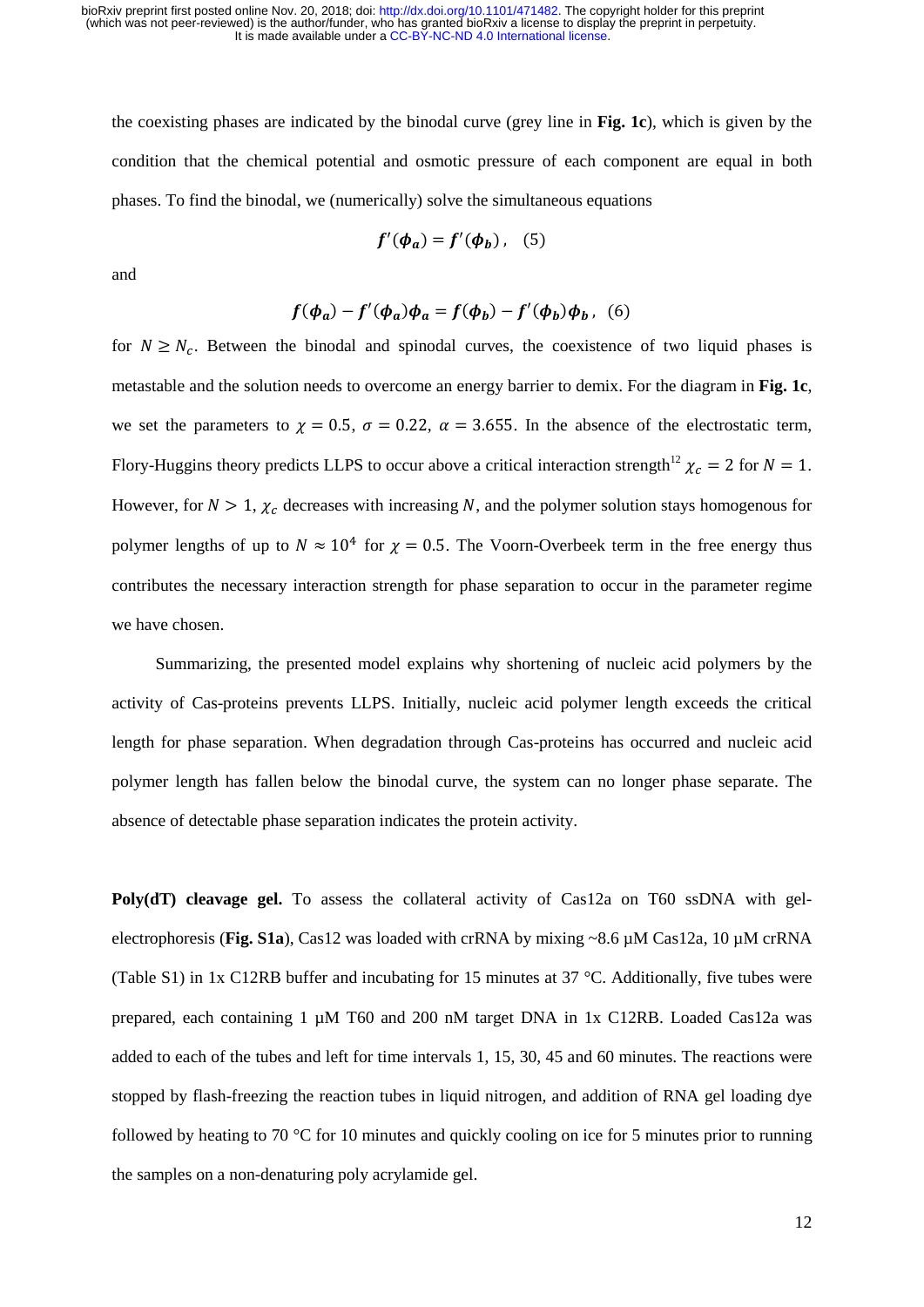**Fluorescence assays.** We used fluorescence assays to test for collateral cleavage activity of Cas12a (**Fig. S1b**) with target (blue line), and without target sequence (orange line). Fluorescence measurements were done ( $\lambda_{ex}$  = 534 nm,  $\lambda_{em}$  = 585 nm) in a Tecan Infinite M200 PRO plate-reader. Cas12a was loaded with crRNA for a minimum of 15 minutes in 1x C12RB before the measurements, both reactions were done at 37 °C and as triplicate.

The fluorescence assay for Cas13a (**Fig. S2**) consisted of 50 nM Cas13a mixed with reaction buffer (1x C13RB), 0.3 ng/µL target RNA, 0.3 ng/µL crRNA, and 125 nM RNase Alert. Fluorescence  $(\lambda_{ex} = 490 \text{ nm}, \lambda_{em} = 520 \text{ nm})$  was recorded every three minutes using a Synergy H1 (BioTek) fluorimeter. All measurements were done at 37 °C and as triplicate.

**Turbidity assays.** Cas12a was loaded and activated as for the poly(dT) cleavage assay (see above). For the turbidity assay displayed in **Fig. 1e**, the four tubes displayed contained 187 nM of the activated Cas12a, 22 µM T60 in 1.1x C12RB buffer. The tubes shown in the upper row of **Fig. 1e** furthermore contained 220 nM DNA target. pLL was directly added to the tubes in the left column, to a final concentration of 0.5 mg/mL. The tubes in the right column were first incubated for one hour at 37 °C before pLL was added.

The turbidity assay for Cas13a (**Fig. 1f**) consisted of ~50 nM Cas13a, ~0.3 ng/µL Cas13a target and 0.1 wt% poly(U) mixed in 1.1x C13RB. The tubes in the upper row, also contained ~0.3 ng/ $\mu$ L crRNA for Cas13a (Table S1). The tubes in the left column contained spermine from the start of the experiment at a final concentration of 1.0 wt%, whereas the tubes shown in the right column were first incubated at 37 °C for one hour before spermine was added.

**Buffer conditions and chemicals.** Cas13a reactions as well as RNA/spermine experiments were carried out in C13RB buffer (40 mM Tris-HCl, 60 mM NaCl, 6 mM  $MgCl<sub>2</sub>$ , pH 7.3). Cas12a reactions and poly(dT)/pLL experiments were carried out in C12RB buffer (20 mM Tris-HCl, 66.6 mM KCl, 5 mM  $MgCl<sub>2</sub>$ , 1 mM DTT, 5% (v/v) glycerol, 50  $\mu$ g/mL heparin, pH 7.5).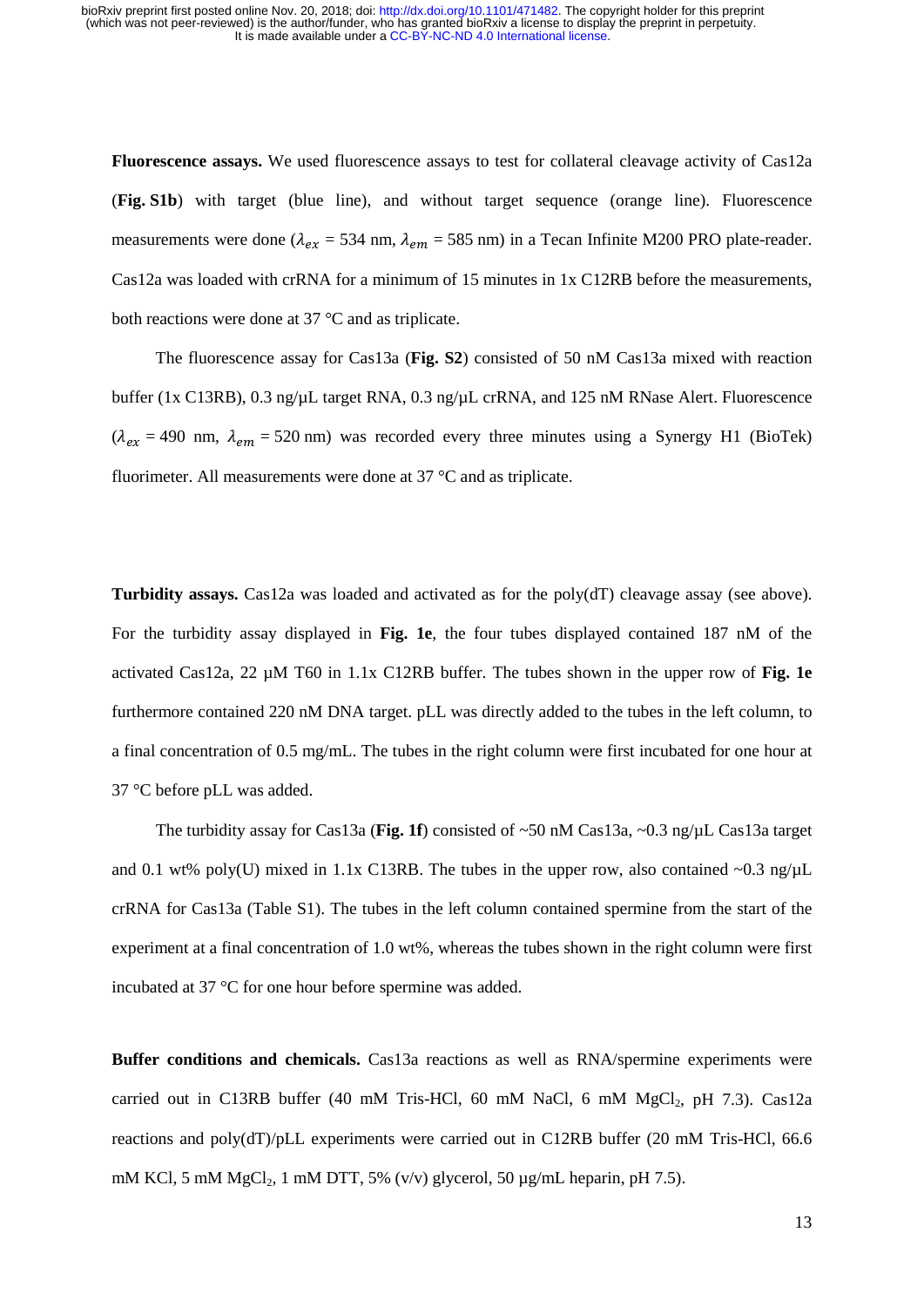Poly(U) (polyuridylic acid potassium salt), spermine (spermine tetrahydrochloride), pLL (poly-L-lysine hydrobromide, 15-30 kDa), Trizma hydrochloride, sodium chloride and magnesium dichloride were bought from Sigma-Aldrich. Poly(dT) oligonucleotides T20, T40, T60, T80 were bought from Ella Biotech. RNase Alert, RNA Gel loading dye and Nuclease free water were bought from Thermo Fisher. DNase Alert was bought from Integrated DNA Technologies. RPA kit was bought from TwistDx.

### **Protein expression and purification.**

*Cas12a purification.* The plasmid pET21a encoding Cas12a<sup>7</sup> (AsCpf1) was transformed into Rosetta *E. coli* cells, which were grown on agar plate with 100  $\mu$ g/mL ampicillin and 25  $\mu$ g/mL chloramphenicol. Cells were grown in LB with addition of 100  $\mu$ g/mL ampicillin and 25  $\mu$ g/mL chloramphenicol, to an OD<sub>600</sub> of 0.6 (37 $^{\circ}$ C, 180 rpm). Cultures were put on ice for 30 minutes, and Cas12a production was induced by the addition of 1 mM IPTG. Cultures were left for 16 hours at 18 °C with rotation (180 rpm). Subsequent steps were done at 4 °C. Cultures were spun down at 7000 g for 10 minutes, and the supernatant was discarded. Pellets were resuspended in lysis buffer (50 mM NaH2PO4, 500 mM NaCl, 1 mM DTT, 10 mM imidazole, pH 8.0) with addition of 1 protease inhibitor tablet per 50 mL of lysis buffer. Cells were disrupted in a French Pressure Cell at 1000 bar twice and spun down at 16,000 g for 30 min. Supernatant was filtered with a 0.45 µm pore size, applied to His-Select Affinity resin and incubated for 30 minutes. Resin was spun down at 2000 g for 1 minute, and the supernatant was discarded. The resin was loaded onto a gravity column and washed twice with wash buffer (50 mM NaH<sub>2</sub>PO<sub>4</sub>, 500 mM NaCl, 1 mM DTT, 30 mM imidazole, pH 8.0). Cas12a was eluted with elution buffer (50 mM NaH<sub>2</sub>PO<sub>4</sub>, 500 mM NaCl, 1 mM DTT, 250 mM imidazole, pH 8.0). The recovered protein was spun down at 14,000 g for 10 min and the supernatant was loaded onto a HiLoad 16/600 Superdex 200 PG column. Fractions of 1 mL were recovered and the protein content measured at OD280. Protein containing samples were pooled and the elution buffer exchanged with exchange buffer (20 mM Hepes, 150 mM KCl, 10 mM  $MgCl<sub>2</sub>$ , 1% glycerol, 0.5 mM DTT, pH 7.5) using a Millipore Amicon 10,000 NMWL centrifugal filter unit. Sample was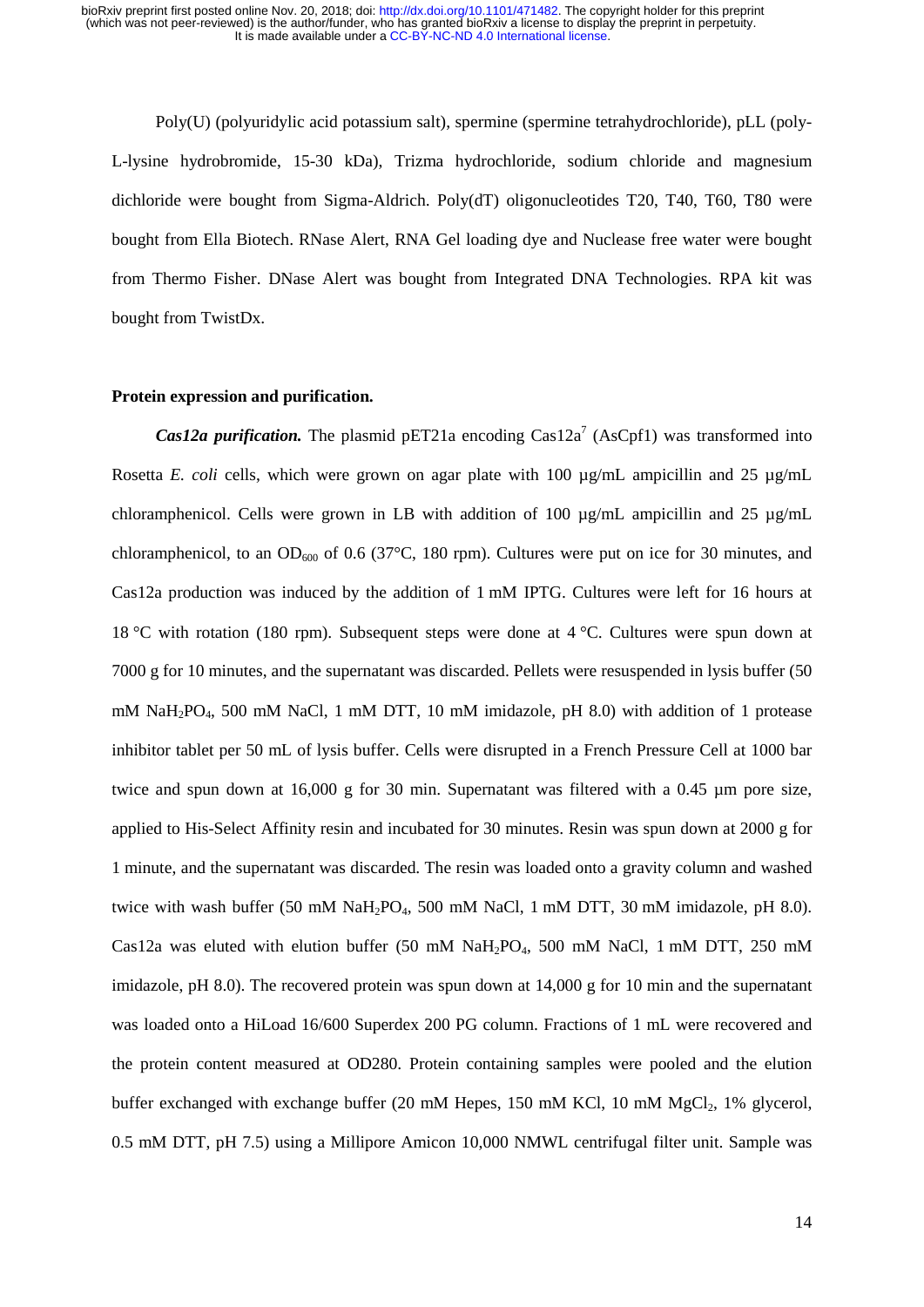spun down at 14,000 g for 10 min, and the supernatant snap frozen in fractions for further use. The final protein concentration was determined using a Bradford assay.

*Cas13a purification.* The plasmid<sup>3</sup> pC013 encoding Cas13a was transformed into BL21(DE3) *E. coli* cells, which were grown on agar plate with 100 µg/mL ampicillin. Cells were grown in Terrific Broth (TB) medium, containing 12 g/L tryptone, 24 g/L yeast extract, 9.4 g/L K<sub>2</sub>HPO<sub>4</sub> and 2.2 g/L KH<sub>2</sub>PO<sub>4</sub>, with addition of 100 µg/mL ampicillin, to an OD<sub>600</sub> of 0.6 (37 °C, 180 rpm). Cultures were put on ice for 30 minutes, and subsequently Cas13a production was induced by the addition of 0.5 mM IPTG. Cultures were left for 16 hours at 18 °C with rotation (180 rpm). Subsequent steps were done at 4 °C. Cultures were spun down at 5200 g for 15 minutes, and the supernatant was discarded. Pellets were resuspended in 1xPBS buffer, and centrifuged (3220 g, 10 minutes). Pellets were resuspended in lysis buffer (20 mM Tris-HCl, 0.5 M NaCl, 1 mM DTT, 25 mM imidazole, pH 8.0) with addition of 100 u/mL benzonase, 0.25 mg/mL lysozyme and 1 protease inhibitor tablet per mL. Cells were French pressed (3 rounds at 100 kbar) and cell lysate was pelleted for 45 minutes at 16,000 g. Supernatant was filtered with a 0.45 µm pore size, applied to His-Select Nickel Affinity gel and incubated for one hour with rotation. Resin was spun down (1 minute, 2000 g), and the supernatant was discarded. The resin was loaded onto a gravity column, and washed with lysis buffer. Cas13a was eluted with elution buffer (20 mM Tris-HCl, 0.5 M NaCl, 1 mM DTT and 250 mM imidazole, pH 8.0), and dialyzed overnight against storage buffer (50 mM Tris-HCl, 0.6 mM NaCl, 5% v/v glycerol, 2 mM DTT, pH 7.5). Final protein concentration was determined using a Bradford assay.

## **Nucleic acid preparations.**

*Targets for Cas12a and Cas13a.* ssDNA target for Cas12a assays was ordered from Ella Biotech (5'-Cga gta aca gac atg gac cat cag ATC TAC AAC AGT AGA AAT TCT ATA GTG AGT CGT ATT ACT T-3').

Target RNA for Cas13a assays was produced by Recombinant Polymerase Amplification (RPA, TwistDx) and simultaneous *in vitro* transcription of part of the tetracycline resistance gene from the plasmid pSB1T3. The target amplification was done by mixing 1 ng of plasmid with 1  $\mu$ M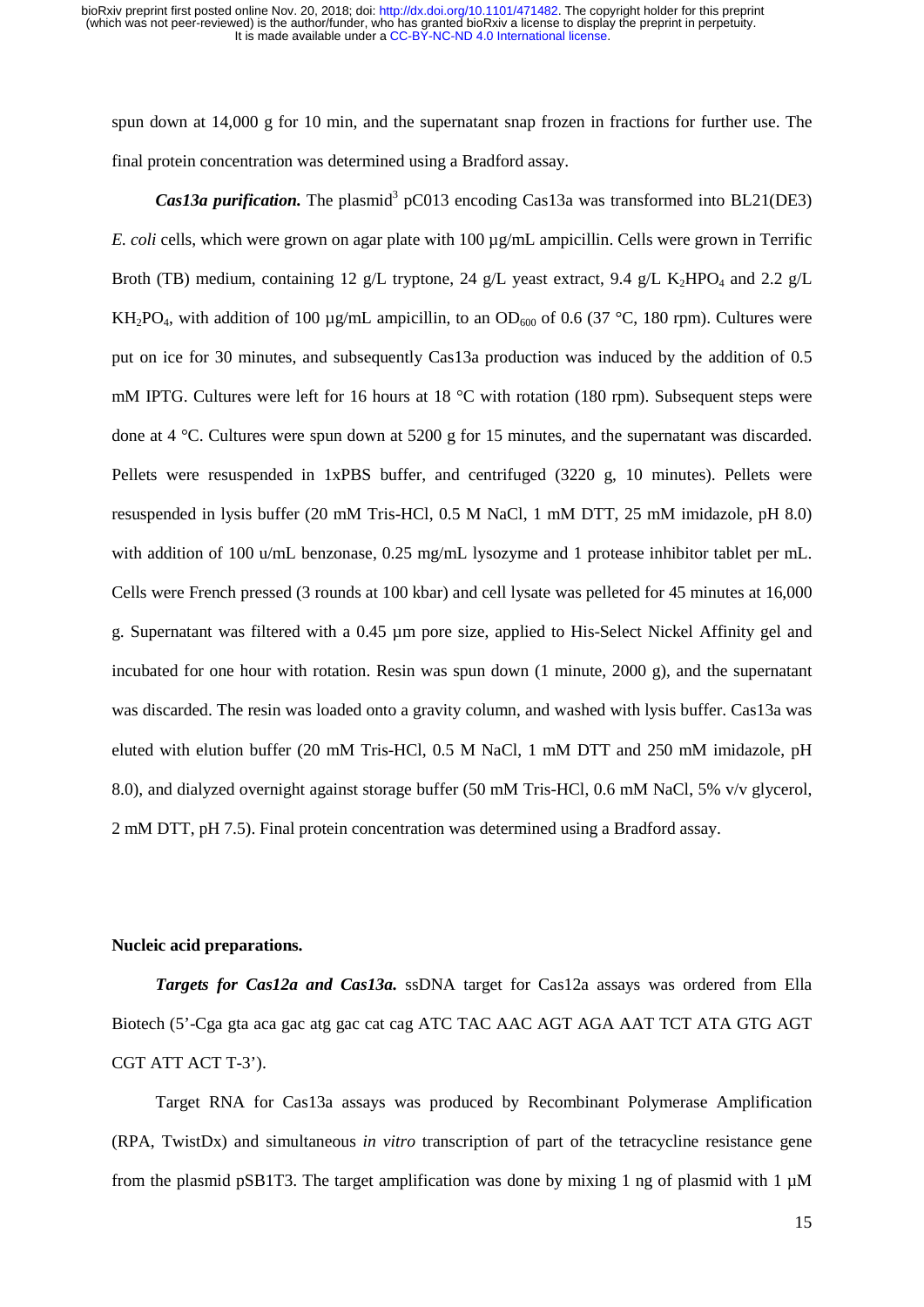forward primer (5'-AAT TCT AAT ACG ACT CAC TAT AGG gat gcc ctt gag agc ctt caa c-3') containing a T7 promoter overhang, 1  $\mu$ M reverse primer (5'-cct cgc cga aaa tga ccc a-3'), 4  $\mu$ L Murine RNase inhibitor (NEB), 1 µL T7 polymerase (NEB), 5 mM MgCl<sub>2</sub>, 1 mM ATP, 1 mM CTP, 1 mM GTP and 1 mM UTP and RPA rehydration buffer. This was transferred into an RPA mix and 14 mM MgAc was added to start the reaction, which was left for three hours at 37 °C. Target RNA was purified using RNeasy MinElute (Qiagen), quantified using NanoDrop, and stored at -80 °C.

*crRNA preparation.* crRNA for Cas12a was bought from IDT. crRNA for Cas13a, guided towards RNA target, was prepared by annealing of template DNA oligonucleotides and *in vitro* transcription. Primers 5'- AAT TCT AAT ACG ACT CAC TAT AGG GGA TTT AGA CTA CCC CAA AAA CGA AGG GGA CTA AAA C-3' and 5'- gcc gca ctt atg act gtc ttc ttt atc aGT TTT AGT CCC CTT CGT TTT TGG GGT AGT CTA AAT CCC CTA TAG TGA GTC GTA TTA GAA TT-3' were mixed in 1  $\mu$ M concentration and annealed by heating to 95 °C for 2 minutes and gradually cooling to 50 °C in steps of 5 °C every ten seconds, and then cooling to 30 °C in ten seconds. The resulting annealed DNA was *in vitro* transcribed in a mix containing 1 mM ATP, 1 mM CTP, 1 mM GTP, 1 mM UTP, 1  $\mu$ L T7 polymerase, 2  $\mu$ L murine RNase inhibitor and RNA polymerase buffer, to a final volume of 100  $\mu$ L. Reaction was left at 37 °C for 3 hours, and cleaned using RNeasy MinElute. The concentration was determined using NanoDrop.

## **Additional References Methods**

- 21. Li, L. et al. Macromolecules 51, 2988–2995 (2018).
- 22. Qin, J. et al. ACS Macro Lett. 3, 565–568 (2014).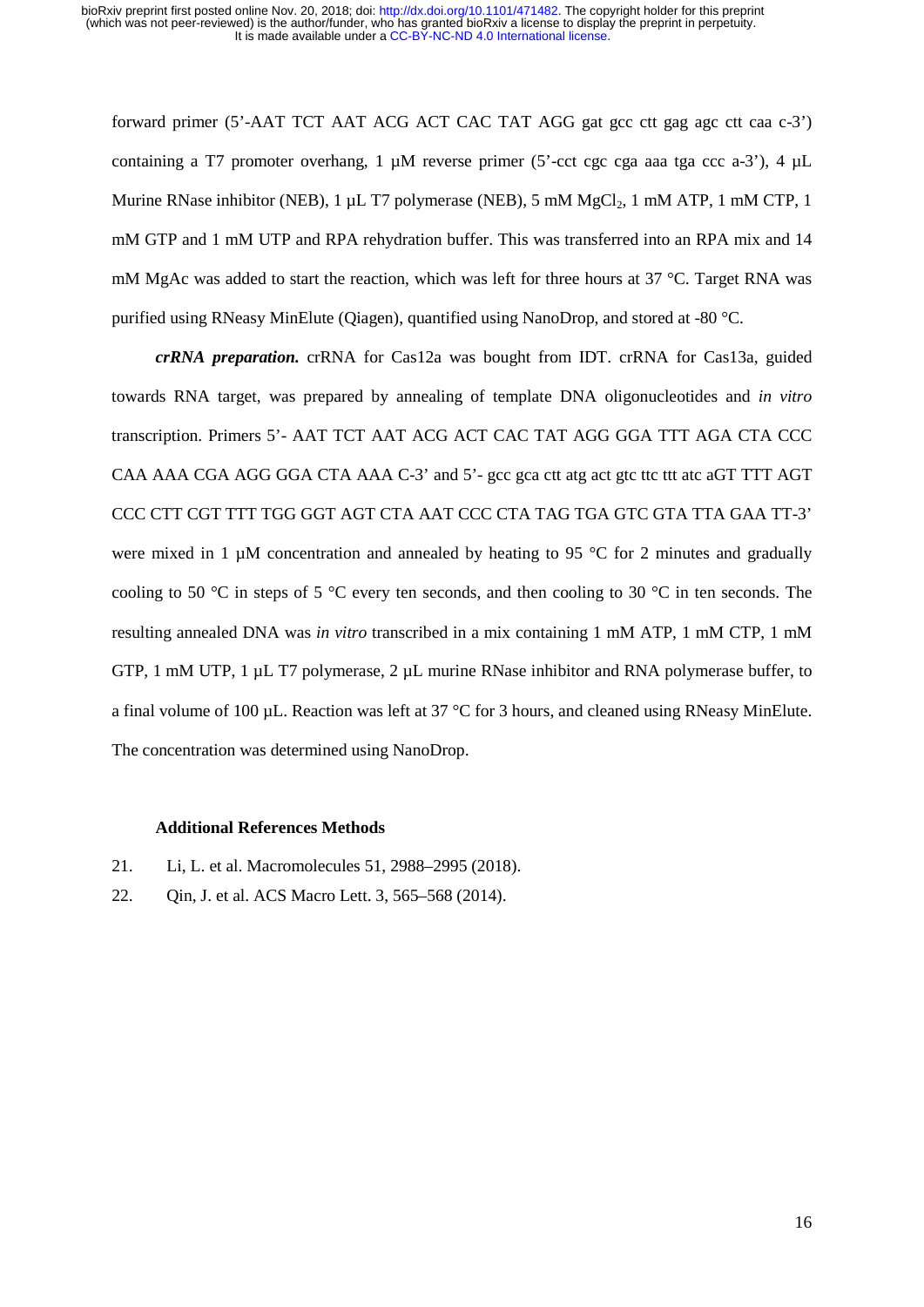### **Supporting Material:**

# **Additional text, Figures S1-S4 and Table S1**

**Cas12a/Cas13a cleavage activity.** We assessed the non-specific cleavage activity of activated Cas12a on a poly(dT) 60-mer substrate. Degradation of poly(dT) was observed immediately  $(\sim 1 \text{ min})$ after the addition of activated Cas12a (**Fig. S1a**), suggesting that poly(dT) is an excellent substrate to Cas12a. In a complementary fluorescence-based assay we observed cleavage activity of activated Cas12a on the timescale of minutes (**Fig. S1b**). The assay measured nuclease activity by fluorescence arising from a DNA-linked fluorophore-quencher pair. Upon cleavage of the DNA link between fluorophore (F) and quencher (Q) the fluorophore becomes fluorescent.



### **Figure S1: Cas12a cleavage activity.**

**(a)** Cas12a cleaves poly(dT). The gel shows degradation of a poly(dT) 60-mer (T60) in the presence of activated Cas12a over time.

**(b)** The activity of Cas12a in the presence of ssDNA target in a fluorescence (DNase Alert, IDT, see Methods for details). The curves show DNase Alert fluorescence with (blue) and without (orange) target.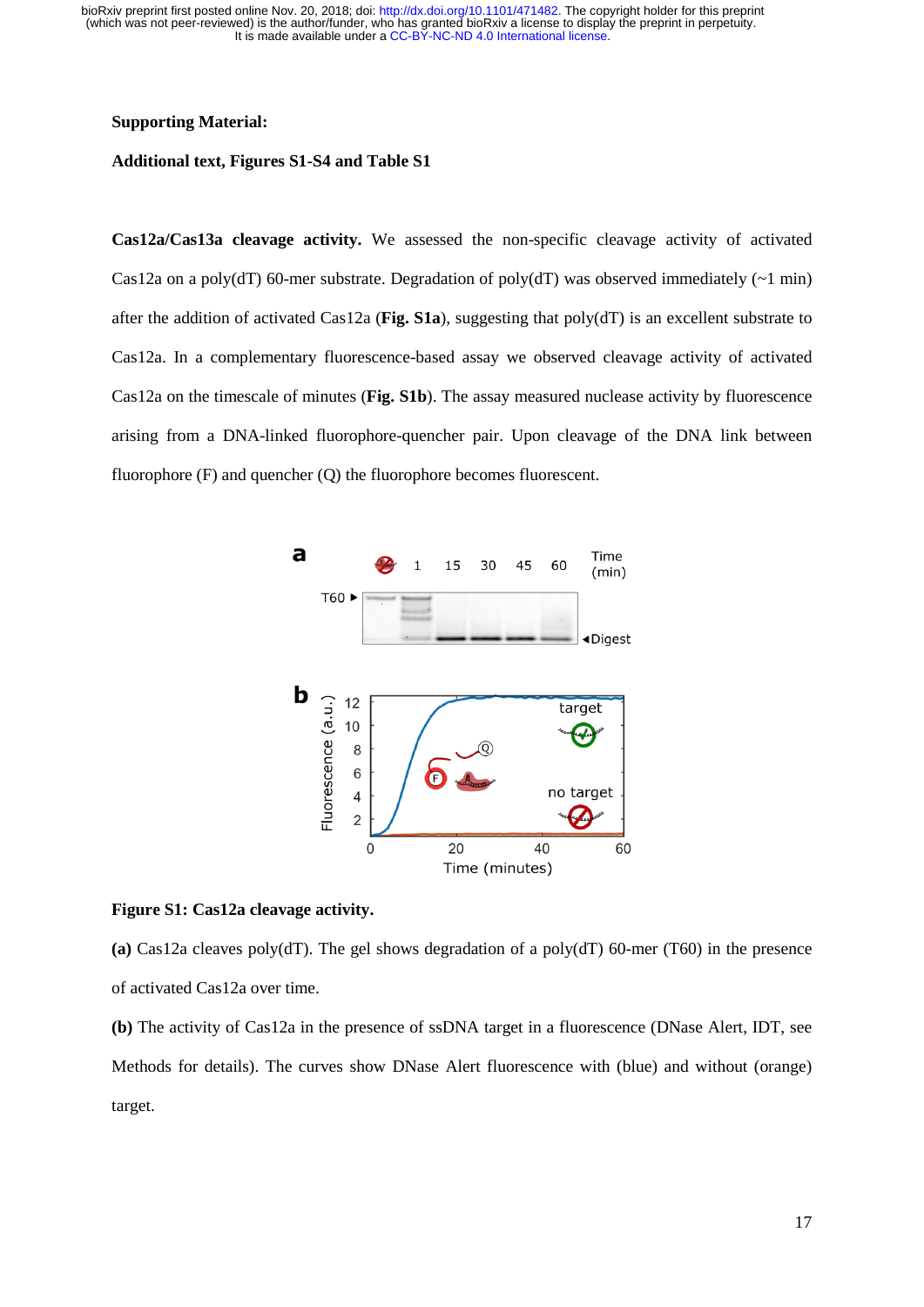

## **Figure S2: Cas13a cleavage activity.**

Fluorescence-based assay confirming that in the presence of target, Cas13a activity depends on the presence of crRNA (see Methods). The curves represent fluorescence intensity from RNase Alert of solutions with (blue) and without (orange) crRNA.

**Sensitivity of the method.** To assess the sensitivity of the detection method, we tested the target detection limit of the method for both DNA and RNA detection (**Fig. S3**). We obtained a visible readout at sub-micromolar concentrations of ssDNA target using Cas12a, and at picomolar concentrations of RNA target using Cas13a. Both values are similar to previous reports in the literature in the absence of amplification steps<sup>4</sup>. By including appropriate amplification reactions attomolar sensitivities are possible when  $T7$  RNA polymerase<sup>3</sup> or recombinase polymerase amplification<sup>5</sup> are used with double stranded target DNA. We expect that our method can be adapted for such high detection sensitivities when needed by using T7 or RPA amplification, because phase separation depends on polymer length in a binary manner.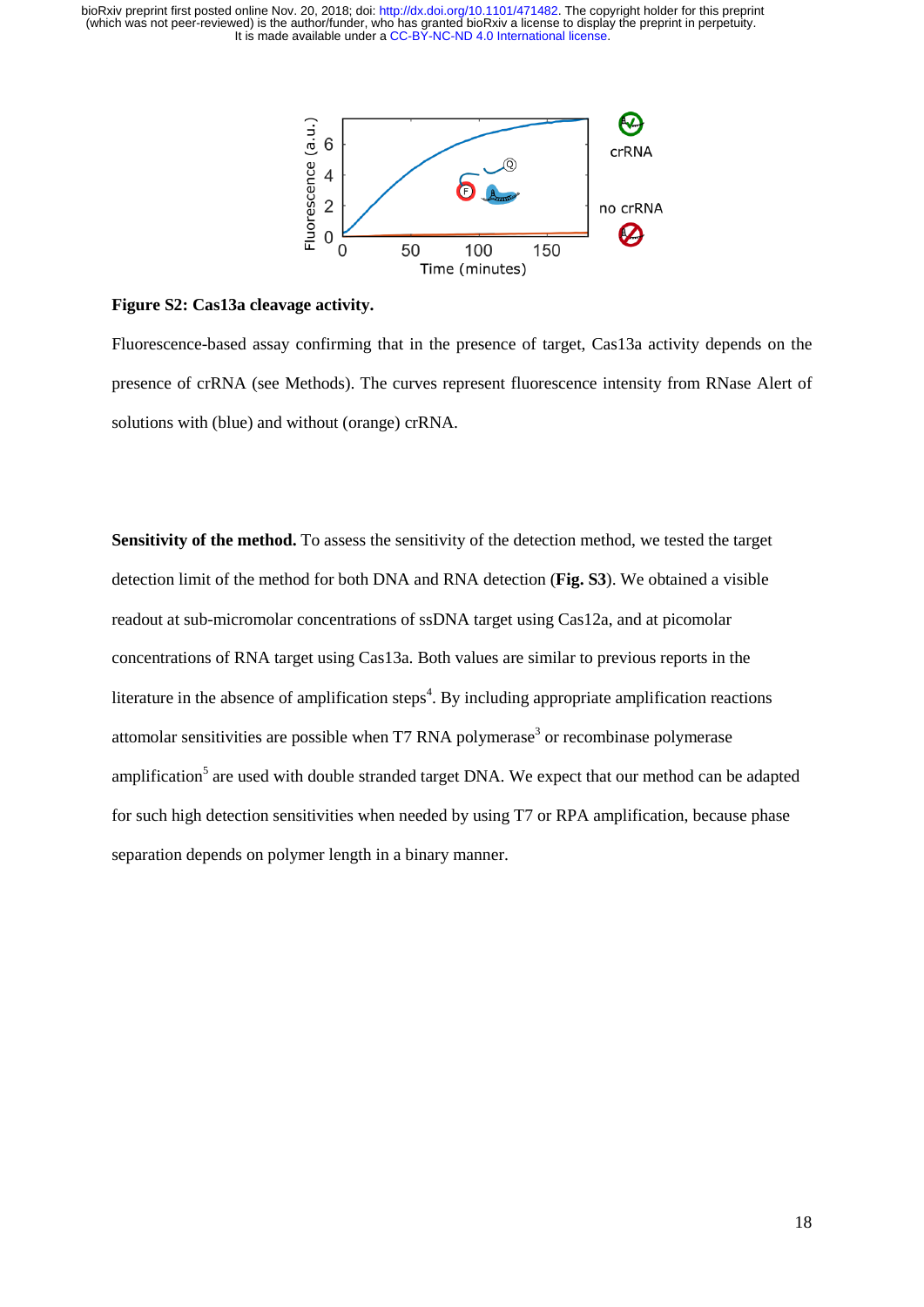



**(a)** All tubes initially contained ~189 nM activated Cas12a, 22 µM T60 in 1.1x C12RB buffer, and varying target concentrations (molar concentrations indicated below the tubes). After 1 hour of incubation at 37°C, pLL was added to a final concentration of 0.5 mg/mL.

**(b)** All tubes contained ~37 nM Cas13a, 0.11 wt% poly(U), 45 nM crRNA, C13RB buffer and varying concentrations of RNA target (molar concentrations indicated below tubes). After 3 hours of incubation at 37 °C, spermine was added to a final concentration of 1.0 wt%.